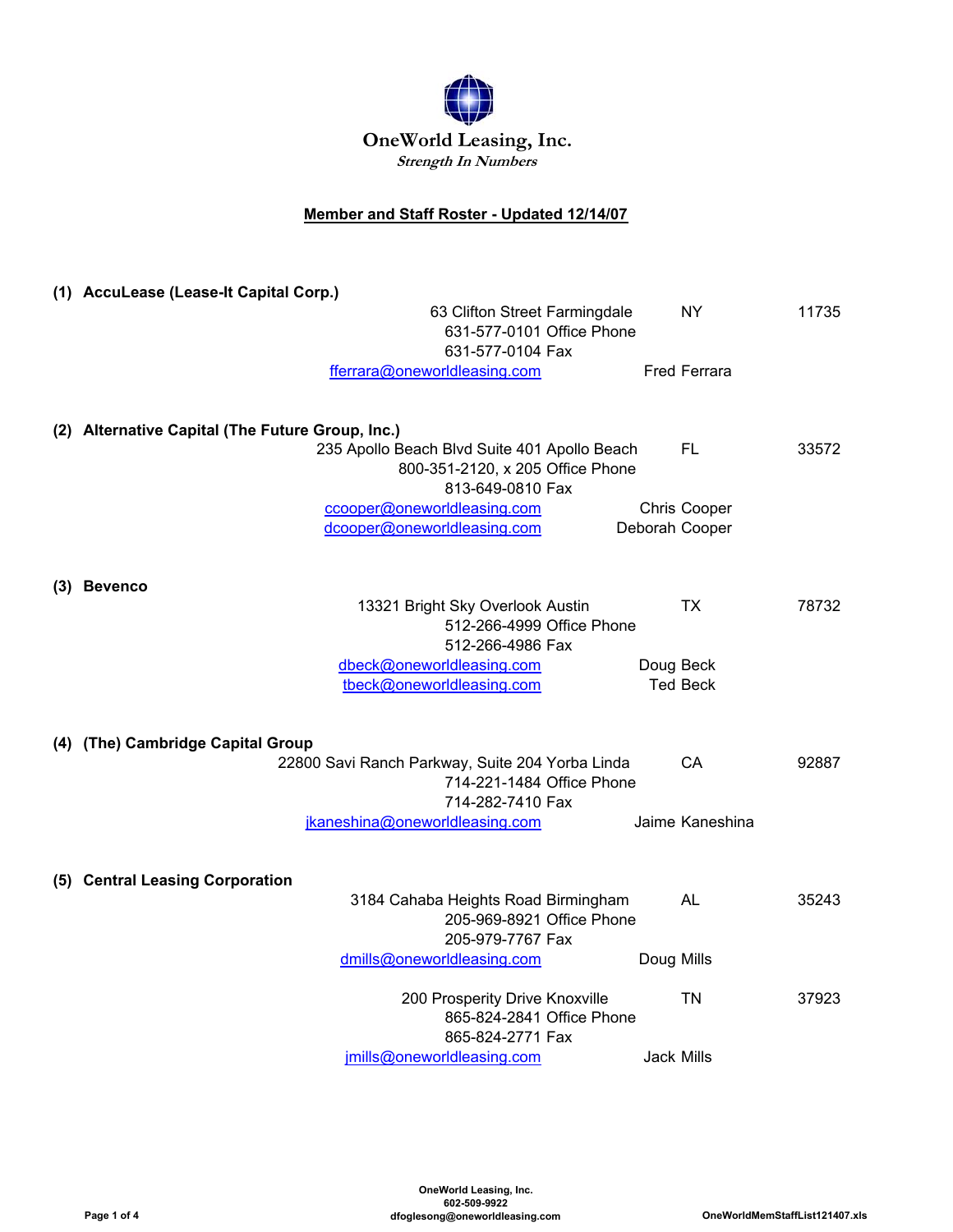| (6) Charter Capital                                                     |                                                                                                 |            |                    |       |
|-------------------------------------------------------------------------|-------------------------------------------------------------------------------------------------|------------|--------------------|-------|
|                                                                         | 6991 E. Camelback Road, Suite D-202 Scottsdale<br>480-941-8558 Office Phone<br>480-941-4588 Fax |            | AZ                 | 85251 |
|                                                                         | rwilbur@oneworldleasing.com                                                                     |            | <b>Rick Wilbur</b> |       |
| (7) ComCo-OneWorld, Inc.                                                | 643 Spence Lane Nashville                                                                       |            | TN                 | 37217 |
|                                                                         | 615-366-1995 Office Phone<br>615-366-1902 Fax                                                   |            |                    |       |
|                                                                         | jwinchester@oneworldleasing.com                                                                 |            | John Winchester    |       |
| (8) Enterprise Financial Solutions, Inc.                                |                                                                                                 |            |                    |       |
|                                                                         | 1818 N. Taylor Street #354 Little Rock<br>501-375-2822 Office Phone<br>501-375-2551 Fax         |            | <b>AR</b>          | 72207 |
|                                                                         | jharvey@oneworldleasing.com                                                                     |            | Jack Harvey        |       |
| (9) Florida National Equipment Finance (Florida National Leasing Corp.) | 1705 Colonial Blvd., Suite A1 Fort Myers                                                        |            | FL                 | 33907 |
|                                                                         | 239-278-4464 Office Phone<br>239-278-3086 Fax                                                   |            |                    |       |
|                                                                         | mparker@oneworldleasing.com                                                                     |            | <b>Mike Parker</b> |       |
| (10) Fujifilm Financial Services                                        | pparker@oneworldleasing.com<br>329 Jefferson Street Algonquin                                   |            | Patty Parker<br>IL | 60102 |
|                                                                         | 800-877-0555 x7257 Office Phone<br>847-458-0197 Fax                                             |            |                    |       |
|                                                                         | dstearns@oneworldleasing.com                                                                    |            | David Stearns      |       |
| (11) Harry Fry & Associates (Winfield Corp.)                            |                                                                                                 |            |                    |       |
|                                                                         | 291 Main Street West Newbury<br>800-953-3247 Office Phone<br>978-308-1039 Fax                   |            | MA                 | 01985 |
|                                                                         | cfry@oneworldleasing.com                                                                        | Cheryl Fry |                    |       |
|                                                                         | tfry@oneworldleasing.com                                                                        | Tonya Fry  |                    |       |
|                                                                         | hfry@oneworldleasing.com                                                                        | Harry Fry  |                    |       |
| (12) KLC Financial, Inc.                                                |                                                                                                 |            |                    |       |
|                                                                         | 3514 County Road 101 Minnetonka<br>952-224-4303 Office Phone<br>952-224-4301 Fax                |            | MN                 | 55345 |
|                                                                         | sthomas@oneworlleasing.com                                                                      |            | Spencer Thomas     |       |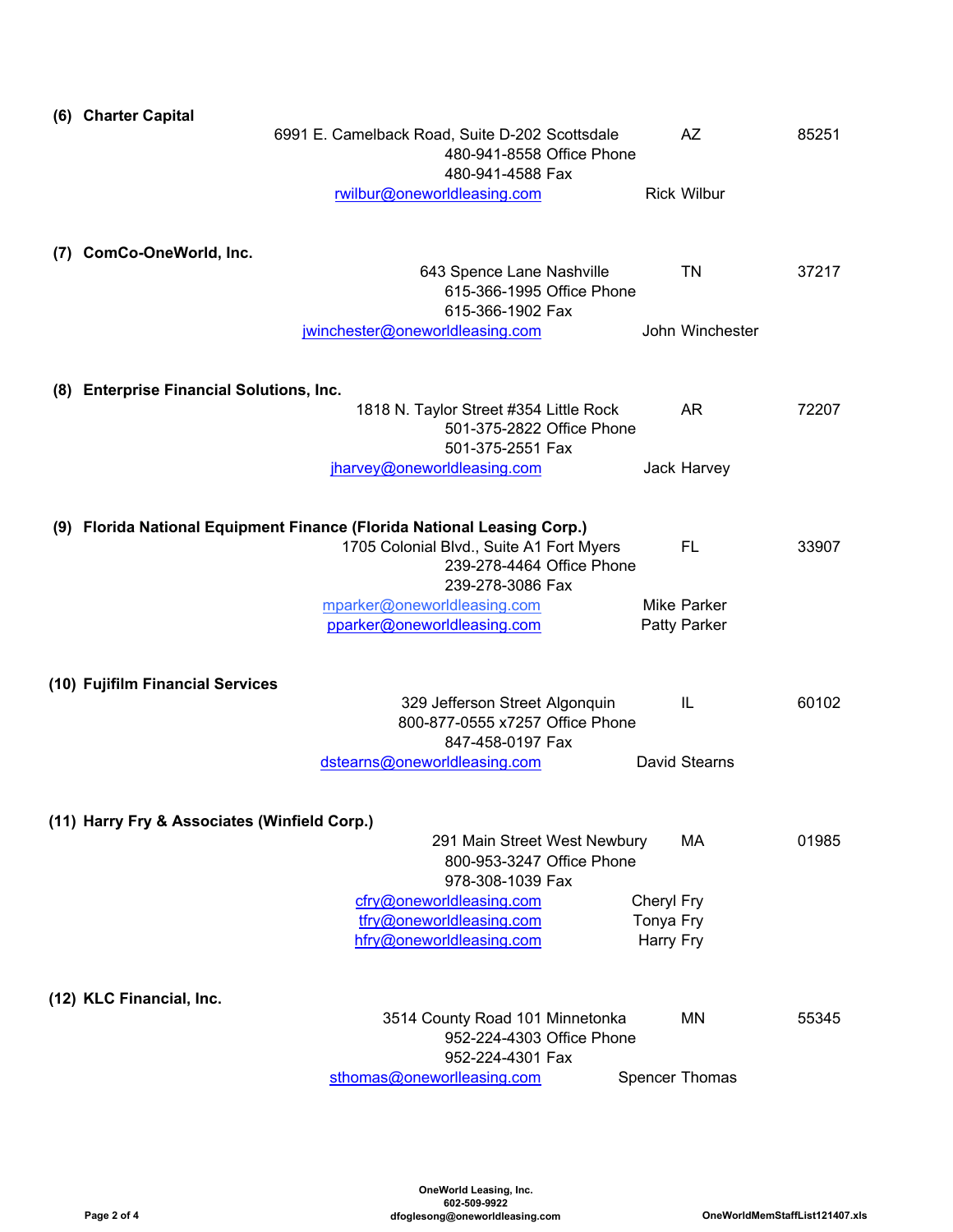| (13) Leasing Resources, Inc.                                                                             |                                      |                     |       |
|----------------------------------------------------------------------------------------------------------|--------------------------------------|---------------------|-------|
| 19410 Jetton Road Suite 120 Cornelius<br>704-895-8888 Office Phone                                       |                                      | <b>NC</b>           | 28031 |
| 704-895-8856 Fax                                                                                         |                                      |                     |       |
| sragley@oneworldleasing.com                                                                              |                                      | Stan Ragley         |       |
| jwentzel@oneworldleasing.com                                                                             |                                      | Jackie Wentzel      |       |
| (14) Leasing Resources, Inc. - Kansas                                                                    |                                      |                     |       |
| P. O. Box 47851 Wichita<br>316-266-4609 Office Phone<br>316-262-5504 Fax                                 |                                      | <b>KS</b>           | 67201 |
| bmapes@oneworlleasing.com                                                                                |                                      | <b>Bill Mapes</b>   |       |
| (15) Mantis Financial, LP                                                                                |                                      |                     |       |
| 9433 Bee Caves Road, Bldg. 2, Suite 201 Austin<br>512-402-1650 Office Phone<br>512-402-1655 Fax          |                                      | TX.                 | 78733 |
| kamstutz@oneworldleasing.com                                                                             |                                      | Kip Amstutz         |       |
| (16) National Equipment Leasing Company, Inc.                                                            |                                      |                     |       |
| 7215 East 21st Street, Suite F Indianapolis<br>317-352-8276 Office Phone<br>317-352-9707 Fax             |                                      | IN                  | 46219 |
| bcallahan@oneworldleasing.com                                                                            |                                      | <b>Bud Callahan</b> |       |
| (17) National Machine Tool Financial Corporation                                                         |                                      |                     |       |
| 800-669-7527 x 1208 Office Phone<br>888-901-7789 Fax                                                     | 80 North Gordon Elk Grove Village IL |                     | 60172 |
| cchiappetta@oneworldleasing.com                                                                          |                                      | Chris Chiappetta    |       |
| (18) OneSource Financial Corp.                                                                           |                                      |                     |       |
| 9420 Research Blvd, Echelon III, Suite 310 Austin<br>512-458-1300 x 222 Office Phone<br>512-372-9156 Fax |                                      | <b>TX</b>           | 78759 |
| Imanitzas@oneworldleasing.com                                                                            |                                      | Lou Manitzas        |       |
| (19) Prolease (AAW Capital Corp.)                                                                        |                                      |                     |       |
| 1100 Quail Street, Suite 110 Newport Beach<br>949-260-1000 x 205 Office Phone<br>888-860-6848 Fax        |                                      | <b>CA</b>           | 92660 |
| arios@oneworldleasing.com                                                                                |                                      | Aaron Rios          |       |